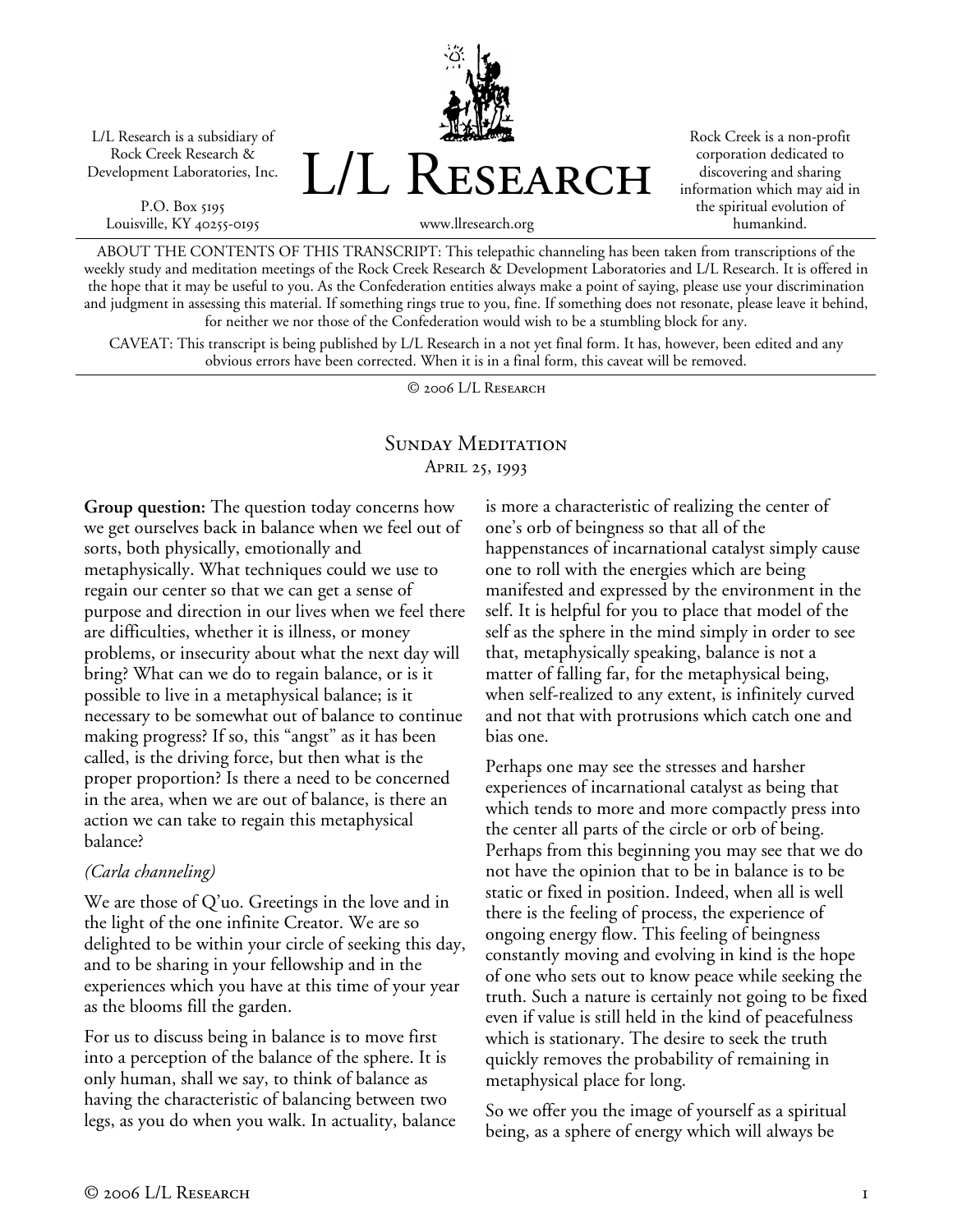rolling, yet whose center is more and more accurately and gracefully sensed so that as the abrasions of experiencing the illusion more and more refine the near-perfect roundness of your spirit you become more and more of the nature of the Infinite and less and less of the nature of that which is concerned with limitations.

What keeps a sphere from rolling? What would cause the seekers of truth to find themselves stuck? There are two categories of difficulties, the first being the declivities of the happenstances of your incarnational catalyst. There are small and large valleys into which this entity moves, only to find that there is no further downhill route and happenstance alone shall not aid in the process of moving onward one iota. Then it is that it is easy to fear, for in order to smooth the metaphysical self and be able to roll with the punches, as it were, work has not then been done on being disagreeable with circumstance, the impulse having been trained over and over to see what is occurring, to cooperate, to adapt to what is occurring and to act within the situation as you find it. Occasionally this excellent behavior lands one in a hollow and fear is very quickly offered a place around the campfire with you.

Not to feel fear when feeling trapped by circumstance is unlikely. Therefore, let us look at what kind of companion fear may be. If fear be seen as an enemy, then it must be fought, and there are no true winners in a fight with fear, for it feeds upon itself, and if great attention be paid to it, it grows even greater. If fear be seen to be a guest, then the trappings of civility are found to be wise as well as courteous, for fear is after all a familiar friend, one to be greeted, offered a drink, a bite to eat, a warm place by the fire. "Of course you are here, fear," you say, "Welcome to my world." Fear then flowers into a true friend and says, "Thank you. You see me and honor me. For that, thanks. In return, I communicate to you that you may stay here for a rest, for you may get ready to climb out of this hollow, and I will help you." Then brother fear can get behind that rolling self and aid in the climb out of that hollow circumstance.

## *(Pause)*

I am Q'uo. We are having difficulty with this instrument. We ask your patience. We would appreciate a further tuning as this instrument deepens its state. We are those of Q'uo.

*(A tuning song is sung by all.)* 

## *(Carla channeling)*

We are those of  $Q'$ uo, and we thank you for aiding this instrument. We are again with this instrument in love and in light.

There are also those times when within the self there is the inner hollowing with inner stagnation or distress, the feeling of being stuck, this having not to do with circumstance or any outer manifestation. These are seasons of the soul and although they seem difficult and endless, they are extremely productive or potentially so. During these times, there is no true sense of balance, for the simple reason that the inner balance point, after a great deal of catalyst has been processed, is changing.

Often it puzzles those who experience these seasons of desert within, for the outer planes are halcyon and lovely, yet within all is certainly an arid waste. The negative reaction to this is often not true fear but rather a cold and *(inaudible)* discomfort, a feeling that one is truly unworthy, thirsty and unfed, in the spiritual sense. Again, it is well to make a friend of this discomfort, even to allow some focus upon the discomfort, a writing in a journal, or telling to oneself of just how this feels, for by doing so, by being attentive to these feelings of discomfort within, one helps one's own process of recentering according to one's emerging character.

We are attempting to give this instrument a vision of how the incarnational experience compact more and more beingness into the sphere of being so that the balance point does shift as entities become more polarized. We can only go so far with this imagery, and apologize for the limitations of this form of communication, but if you will picture a ball or field of energy in which there are shells of more and less density, and then see that this sphere has its crosshatchings of energy and focuses of energy where lines cross, one may see that the learning that is done in an incarnation may compact one set of nodes of experience-gathering or another at different times, putting those portions under more pressure, and thus changing to some extent the way the sphere gets balanced.

The hope of entities who attempt to accelerate the rate of their evolution in spirit is to so live that the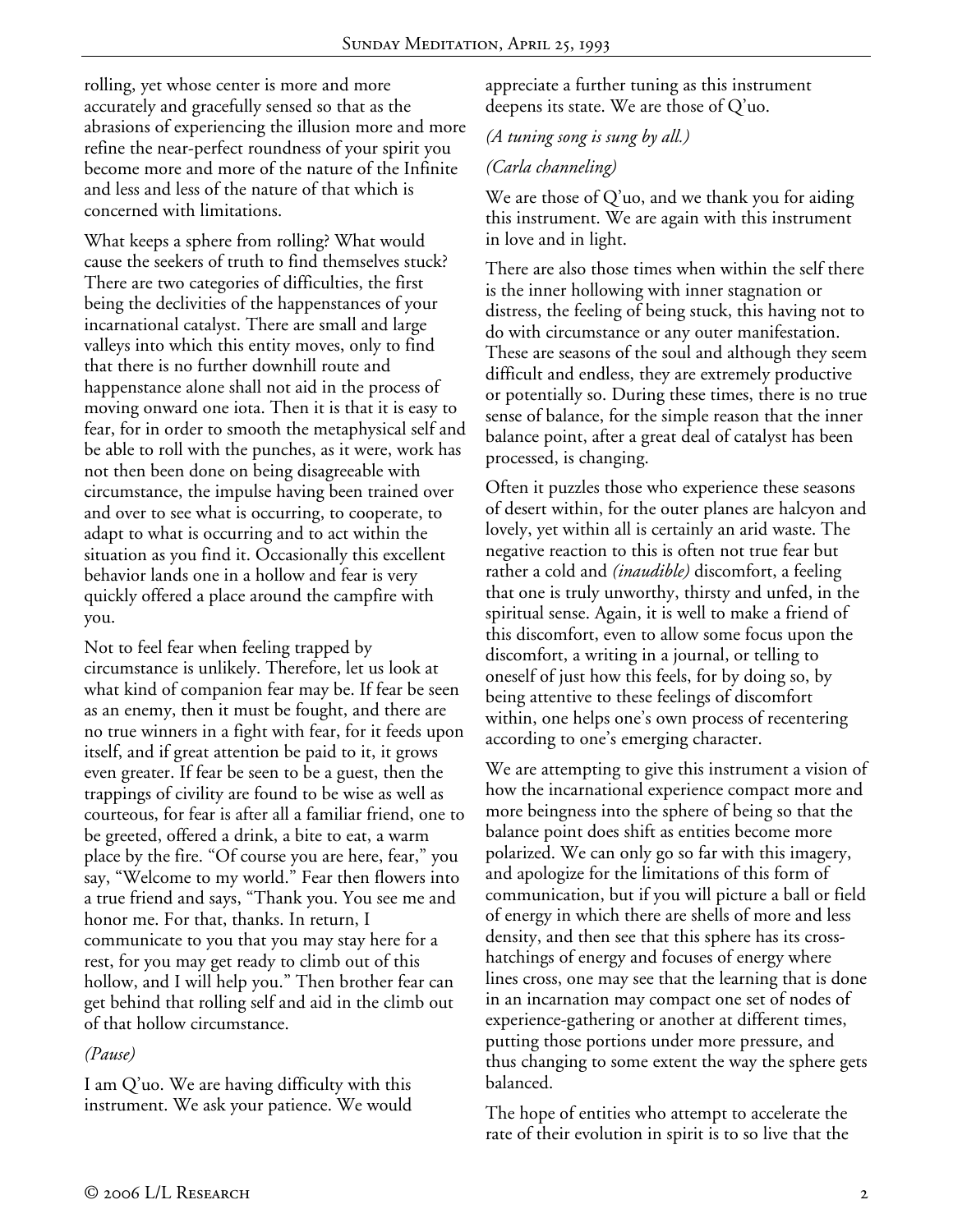maximum amount of pressure is exerted upon the orb of self so that more and more and more of love may flow into or within the sphere or field of that which is your unique spiritual entity. Were you upon the path of service to self it would be important to study how to manipulate experience so that the balance point was not moved, but rather all energy would go to the perfection, or sheen, and the regularity of the sphere of being, these being attractant qualities. Because we speak to those upon the path of service to others, however, we assure each that it is not the point to attempt to look graceful or to seem centered, rather, dealing with times of feeling off-center or unbalanced the point is to make friends with this situation and involve the self in accepting and assimilating the growth, not with an eye to appearances but solely with the goal of so accepting and loving this discomfort of self that the stage is set for the process continuing.

After all, if you are scrambling out of a huge pothole in your spiritual road you cannot hope to look very graceful. Consider, you are being pushed from behind by Brother Fear, you have grown what little legs spheres might hope to wear so you may scrabble your way up to the surface of your spiritual path again. Where is it written that this posture is graceful? No, my friends, laugh and accept the sometimes grimy nature of the spiritual road with all its potholes. We mean by this to affirm that there is great use indeed in the disquieting experiences of being off balance, of being upset with the self, right up to the point where you as an entity have absorbed fully the material of the discomfort, have chewed through those issues that were part and parcel of removing you from your center. Indeed, to the spiritual seeker the straight and level road is a lovely thing but if it is endlessly peaceful and there is no perceived challenge the seeker turns and questions its path: is it learning enough? And it does well to do so for the seeker that asks, "Am I learning?" or, "Am I taking it easy?" is also moving into a potentiated desire for further catalyst, and that which is desired shall be received.

We encourage each to rejoice at the broad and pleasant landscape when the spiritual path is such. We encourage questioning this peace as means of potentiating any further learning that may be available. This is the way of accelerating the rate of spiritual learning. When difficulties strike and one is in the potholes of the spiritual path we encourage

moving in a very conscious way into a closer rapport with the difficulties of that pothole, whatever they may be, and a friendly alliance with fear. See it, accept it, and it will not limit you but be your friend.

Above all, whether on the broad and beautiful sunny path or in the depth of a dry, rocky waste we encourage the consciousness that the Creator is with you, for this is the true center at all times in or out of balance. The seemingly smooth and the seemingly rough both alike are manifestation of perfect love. No matter where your curiosity and your sense of adventure move you in spiritual seeking you are the same distance from love that is no distance. All you experience is love, all with which you experience is love; you are love perceiving love. Yet within your illusion there is subject and object and the verb between. Use this illusion, use this separation and allow the verb between to be love, allow [yourself] to enter into loving relationship with good times and with bad, with positive and with negative. Become involved and active within each portion of your spiritual seeking. The more you can embrace your condition the more you shall radiate that love which is of the essence of you, of the situation, and of any and all agencies whatsoever.

And my friends, what a service this is. To be able to bear witness in good and in bad weather, to the sun which forever shines, to the warmth of love which never grows cold, this is to be a sun to those who may share your circumstances, this is to radiate through your physical, mental and emotional beings that spiritual truth that you are love and you are surrounded by love.

This instrument is asking us to finish our speaking, and we realize we must do that. We thank each for the privilege of speaking with you and encourage each in the sometimes difficult process of seeking the truth. We are with you in that search and we share love with you in each and every moment. We would close the channeling for this session through the one known as Jim. We would now leave this instrument. We are those of Q'uo.

## *(Jim channeling)*

I am Q'uo, and greet each again in love and in light. It is our privilege to ask if there may be may any further queries to which we may speak before we take our leave of this group. Is there another query at this time?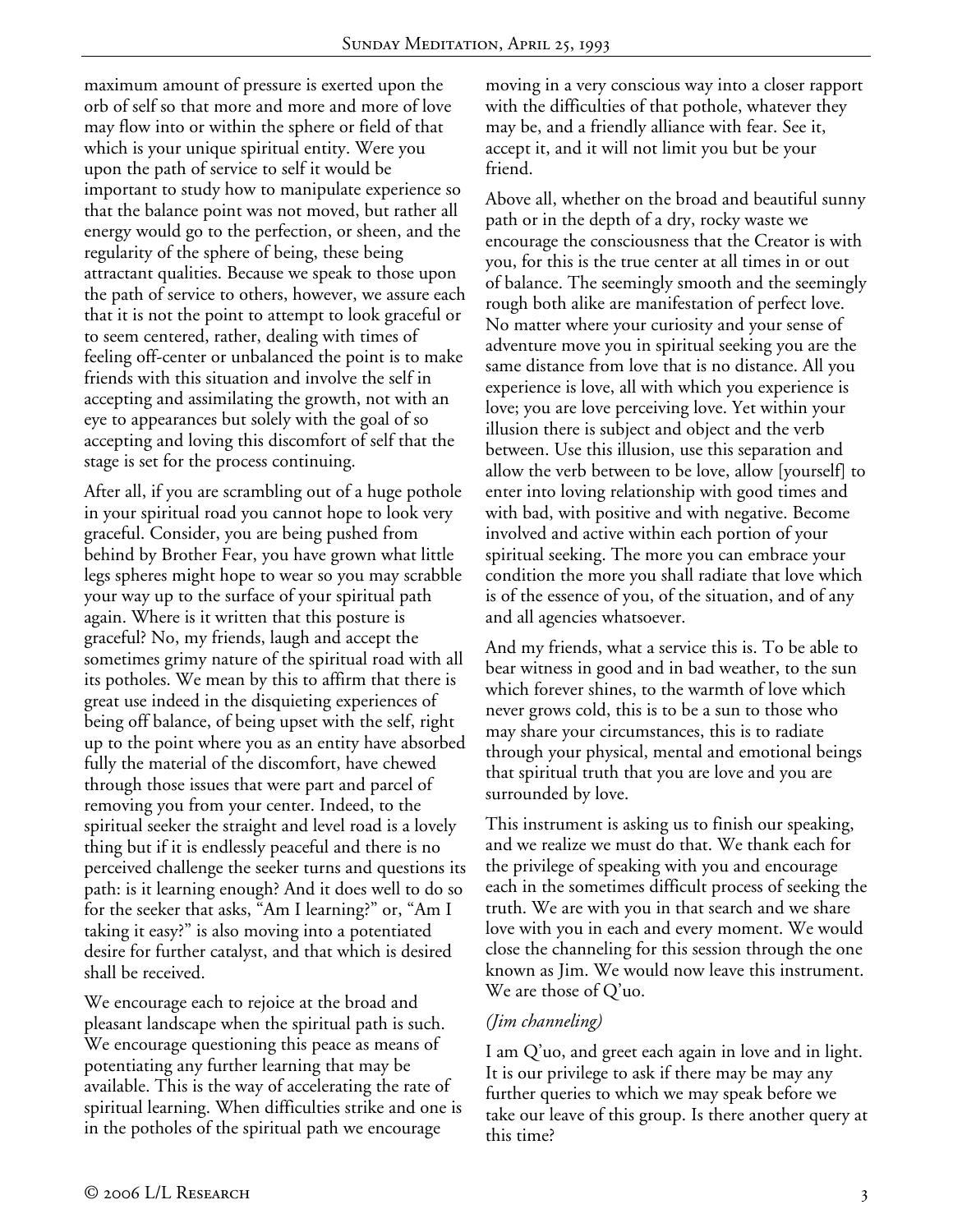**Carla:** So my feelings of pretty severe self-criticism during this time are a season where I am trying to assimilate some kind of changes, is that right? Is it important that I know what that change is?

I am Q'uo, and I am aware of your query, my sister. Eventually, within your total beingness, it is necessary that you understand each change so that the total spectrum of your experiences will have meaning and integrity. However, at this time, as you are in a midst of such change, it is not as important that you know the specific nature of the change as it is that you prepare yourself for change by opening your attitude and your heart to that which is being born within you. You welcome a new being. This kind of change is that which occurs a number of times during the seeker's life experience. The conscious seeker will be more prepared to endure the rigors of change than the entity who is as yet still seeking in an unconscious or automatic fashion. Thus, it is important at this time to simply open the self in love and acceptance of all those difficulties you face, whether they are generated from without your being or from within your being, for in truth all that you perceive you personalize in a fashion which blends perceiver and perceived.

Thus, your experiences become a part of you and as you progress in your journey of seeking you will find that this blending of experience occurs most easily when there is as little resistance and as great vulnerability to it as you can stably withstand and accept within your being. It is not easy to place oneself within the swirling waters of change, for it is easy to believe that one may drown or be washed ashore in a distant location unfamiliar to the present self. However, we can assure each of you that you have placed within your incarnational patterns these opportunities for rebirth of this child-like self that laughs with glee at all catalyst that it perceives, looking at the world as a place in which there is endless opportunity for experience and excitement.

This child-like nature is balanced and focused by the maturing sensibility of a seeker. This is the strength of experience, catalyst which has been processed and placed carefully within the personality as a secure building block is placed within any builded structure. However, this maturing and adult-like attitude can also be an inhibitor to further change, in that it wishes to maintain that which it has and that which it is, for it is difficult enough to accept oneself

as one sees the self, and to be asked to accept that which is perhaps more unknown within the self is an added challenge, which again requires the attitude of the child, looking at all about it without fear and with complete acceptance.

#### Is there a further query, my sister?

**Carla:** Just when … when I am in a state like this, any good that I ever was at meditating—and I don't have the experience at meditating and I am not even sure I should call it meditation—I did notice you did not talk about meditation too much this time, you talked more about just remembering. Could you address the problem of not being able so well to meditate?

I am Q'uo, and I am aware of your query, my sister. As we spoke previously, the experience of change, especially when this experience is enhanced by a cyclical movement within the deeper being, is one which is felt to be chaotic and confusing, irritating and almost unable to be borne. Thus it is not surprising that one's meditations would also be affected by this confusing and chaotic experience, however, be assured that as you place yourself in a position to meditate and to open yourself to the experiences of love about you, that no matter what your perception of your experience of meditation might be there is work accomplished there, not just in the intention to meditate nor in the actual practice, whether perceived as well or poorly accomplished, but in those deeper portions of yourself to which contact is made during meditation, in order that these portions of your deeper self might be able to have their influence upon your perceptions in even the subtlest manner is the opportunity that is most helpful to the seeker of truth. For as you travel through the deeper portions of your mind and open yourself to any experience that you find there, you conduct an harmonizing expedition, shall we say, bringing together various resources that are uniquely yours, and applying them in a manner which is as mysterious as the heart of creation itself seems to each. Yet, in all the mystery and confusion, the intention, the practice, and the contact with the deeper portions of the self will provide you with the metaphysical food to fuel your journey further.

Is there a further query, my sister?

**Carla:** No, Q'uo, thank you very much.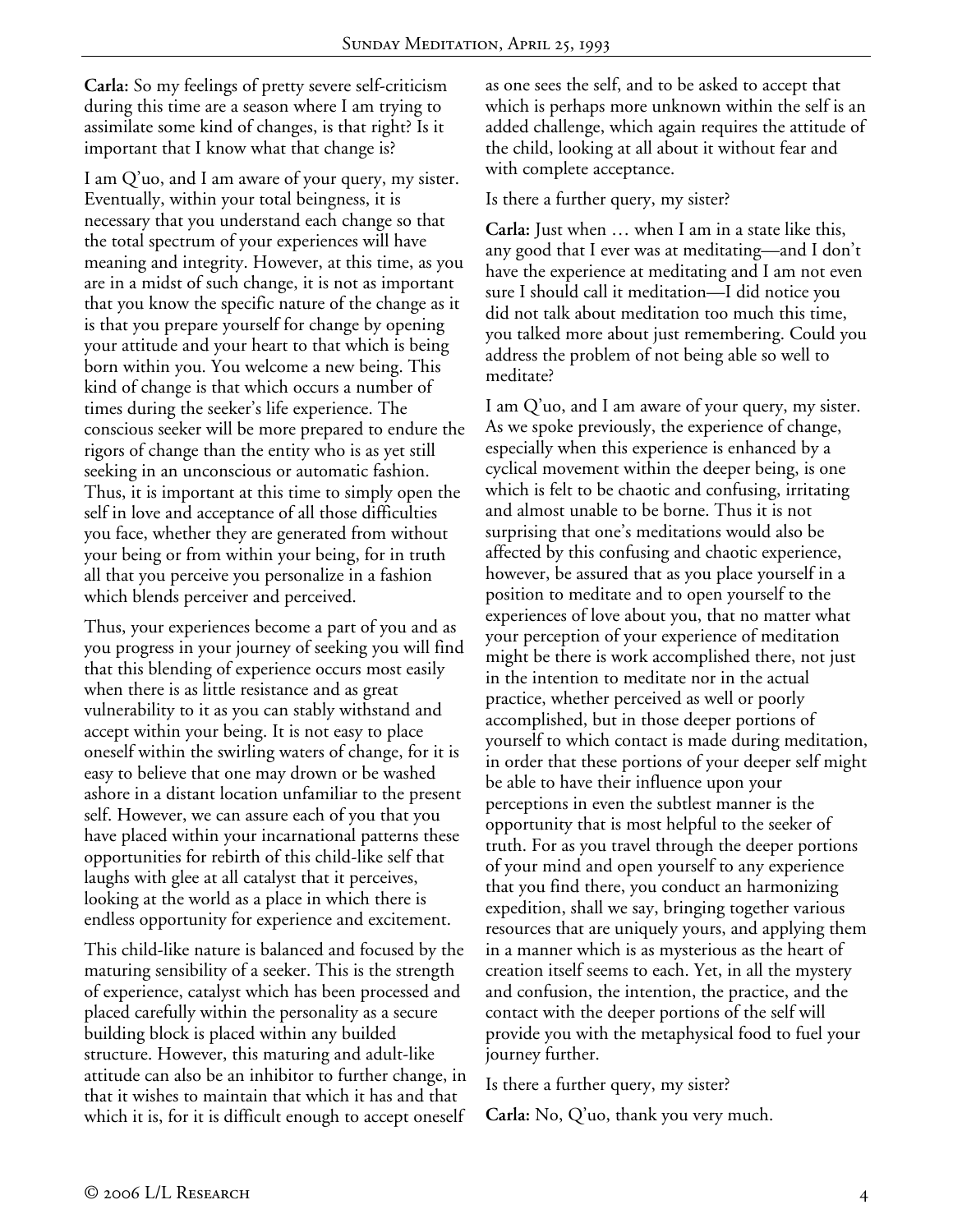I am Q'uo, and again we thank you, my sister. Is there another query at this time?

**Questioner:** I am just curious, Q'uo, if it is correct to say that when there is a great deal of change going on the inside then what seems to be happening on the outside is stagnant or calm. Also, the opposite of it, where there is stagnation on the inside that is mirrored by a great deal of catalyst happening to the outer self. Is that a correct observation or would you comment on it?

I am Q'uo, and am aware of your query, my brother. In the general sense, we would agree with your summation of the experience of change, for as you perceive change occurring within yourself this change has in many cases already seated itself within the deeper portions of your being and this change is now making itself apparent to your emotions and your senses, and you begin to analyze with your mind that which you experience. It is much like the aftereffect that you see as the change within the daily round of activities. As you experience the calmer waters in your daily activities you may also assume that there are inner preparations being made for future change as current catalyst is accreted, and as it is well or not so well processed there is the building of momentum so that at what you would call a future time there can be another shifting of perception that will allow you a clearer view of your path to love.

Is there a further query, my brother?

**Questioner:** I will ask your comment on this concept. When a change is occurring that is already being processed by the deeper self, and it only comes up to manifest as an aftereffect through the conscious mind, is it then to any advantage trying to use the conscious mind to process whatever comes up in it? What is the place of those concepts coming up in the conscious mind in the overall picture of experiencing and processing this catalyst?

I am Q'uo, and I am aware of your query, my brother. As in so much that you experience in this illusion, acceptance is the key in all of your growth and service. Thus, as you experience the washing about and spinning chaos that change brings to the outer self and which is perceived by the conscious mind, this conscious mind is best used which opens the self to acceptance of that which is occurring. There is little that the conscious mind can add to the deeper changes that occur within. The conscious

mind can inhibit and make more difficult the seeking of change. The conscious mind is much like the entity—we give this instrument the picture of the one who surfs the great waves of your ocean upon a small board, and which places the self at the crest of the wave when it begins, and shoots for the tunnel of the breaking wave in order to continue the experience of surfing the wave. The conscious mind, as it accepts the balance necessary to remain on the board and the board within the wave, can enhance the experience by moving with it. To fight or overexert the analysis is the equivalent of shifting the weight to inappropriate position upon the board, and to risking potential capsizing, shall we say.

Thus, it is well to be able to move with any experience, whether one feels that a valuable change is occurring or not. One does what one can and what feels right and well and balanced within the heart of the being, then one releases all responsibility for action and reaction and moves with experience as the swimmer upon the board moves with the power of the waves.

Is there another query, my brother?

**Questioner:** No, Q'uo, I would just add that I appreciate your tireless encouragement and kind words that bring in light, especially to me sometimes when I seem to be falling off the board all the time.

I am Q'uo, and we are extremely grateful to you as well, my brother, for the opportunity of speaking to those areas which are concerns in your path of seeking.

Is there a final query at this time?

# *(Pause)*

I am Q'uo, and we thank each of you for inviting our presence to your circle of seeking this day. We realize that each of you is a diligent and conscientious seeker of truth, exerting every effort, applying every resource, and experiencing all that confronts you with the greatest amount of courage and honor. Yet we know that you feel, from time to time, that failure is your lot, and that you miss the mark far more frequently then you hit the mark. We would suggest to each of you that this may or may not be true, however, it is unimportant, for what is important is that you engage your experience with a whole heart and attempt to make some sense of all that occurs, knowing that all that occurs and all that exists exists within the greatest mystery one can